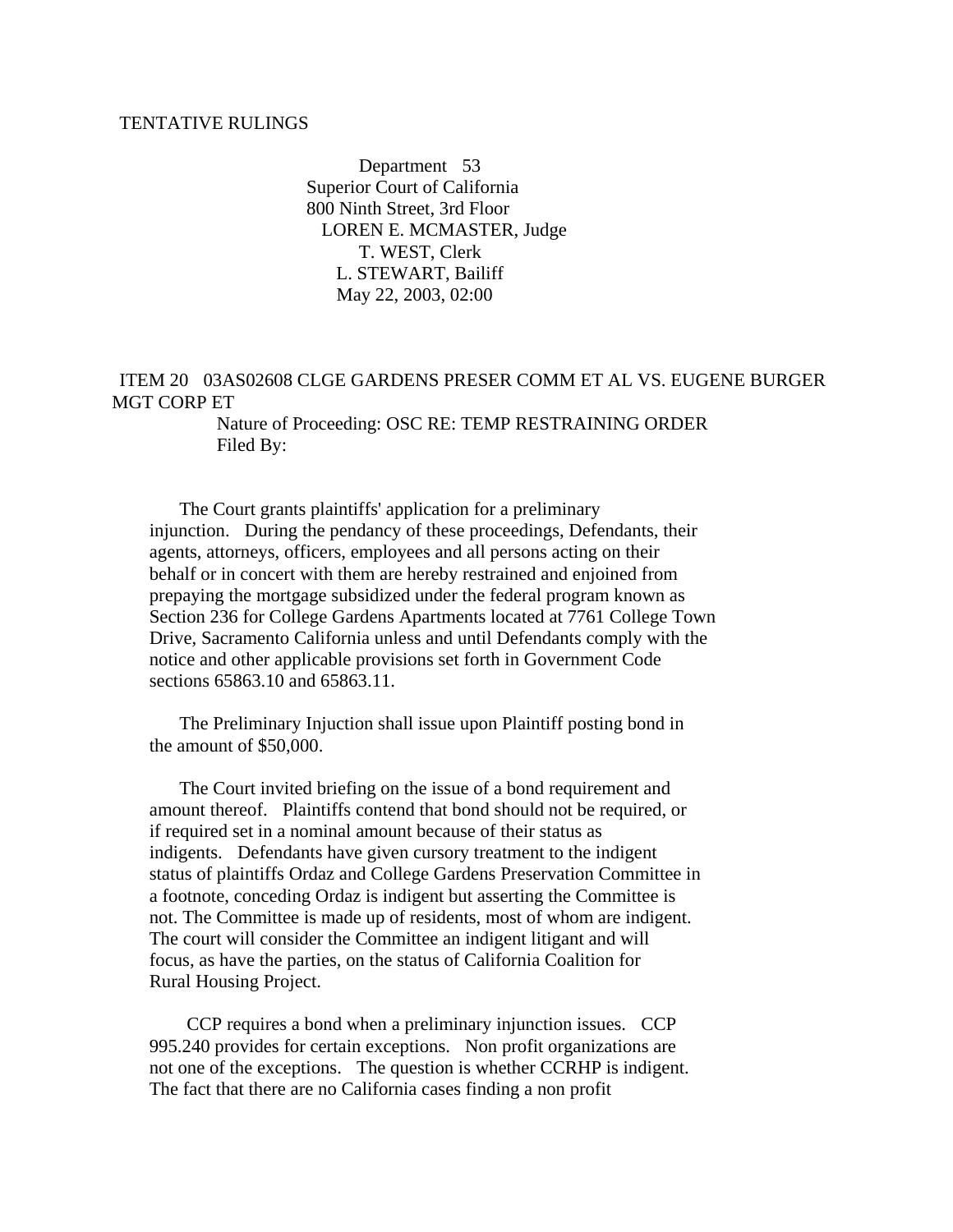organization indigent for the purpose of waiving the bond requirements of CCP 529 does not mean that under the appropriate circumstances such a finding would not be made. Those circumstnaces do not exist here.

 CCRHP has learned it does not qualify for a surety bond in the amount defendants sought in their supplemental brief, \$350,000. CCRHP is funded through grants that are allocated to preservation and production of affordable housing. These funds, taking account of overhead, are passed on to affordable housing organizations (Wiener declarations). Although CCRHP does not have other assets, the court cannot find that it is indigent. Plaintiffs have not provided the court with information on members of CCRHP other than CHOC. CHOC acquires property with grants or loans but does not generate or retain profits from its operations (Conk declaration). Like CCRHP it has resources and cannot be found to be indigent.

 The amount of bond requested by defendants, \$359,090, is excessive. Plaintiffs have argued that the purpose of the bond is to protect the interests of the parties. Eugene Burger is not a party. The note that matured on May 10, 2003 is to Burger and his wife as individuals and they signed it in their personal capacities. Additional interest payments are the personal responsibility of the Burgers even if defendants make the payments.

 Defendants estimate the additional gross rents they would have collected after prepayment to be \$144,000. They also state they will suffer a potential loss of management fees in the amount of \$15,840. They do not explain the loss of management fees. As for the additional rents, defendants had represented in their opposition papers and at oral argument that they would not raise rents for the next 12 months if the court permitted the refinance on May 10, 2003. That argument is inconsistent with their position now that they will lose rental income as a result of not refinancing.

 Defendants also argue they will incur attorneys' fees and costs in challenging the preliminary injunction by prosecution of an appeal. Defendants have not explained why they would appeal the injunction now that the note has come due and and they must begin the notice process again to refinance the property. The relevant issues already have been extensively briefed and defendants have not adequately explained why they estimate it would take 400 hours to appeal the injunction. Defendants have not explained the estimated \$18,000 in costs.

 Bond is set in the amount of \$50,000. Since there is no evidence that the Defendant (as opposed to nonparty Burger) will incur or be liable for additional interest in any amount, much less \$48,500, the